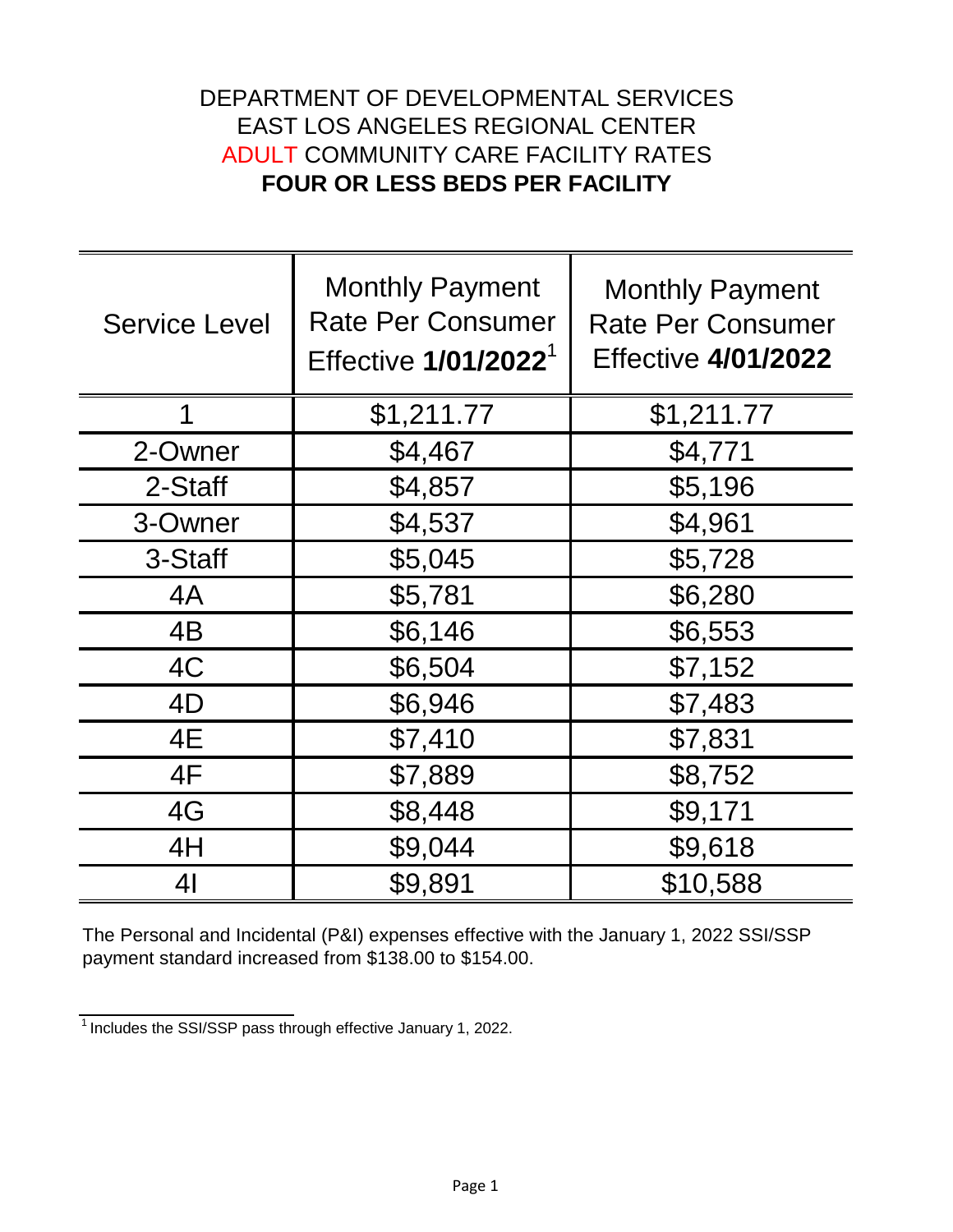## DEPARTMENT OF DEVELOPMENTAL SERVICES EAST LOS ANGELES REGIONAL CENTER ADULT COMMUNITY CARE FACILITY RATES **FIVE OR SIX BEDS PER FACILITY**

| <b>Service Level</b> | <b>Monthly Payment</b><br><b>Rate Per Consumer</b><br>Effective 1/01/2022 <sup>1</sup> | <b>Monthly Payment</b><br><b>Rate Per Consumer</b><br><b>Effective 4/01/2022</b> |
|----------------------|----------------------------------------------------------------------------------------|----------------------------------------------------------------------------------|
| 1                    | \$1,211.77                                                                             | \$1,211.77                                                                       |
| 2-Owner              | \$3,095                                                                                | \$3,461                                                                          |
| 2-Staff              | \$3,377                                                                                | \$3,768                                                                          |
| 3-Owner              | \$3,696                                                                                | \$4,249                                                                          |
| 3-Staff              | \$4,060                                                                                | \$4,800                                                                          |
| 4A                   | \$4,645                                                                                | \$5,239                                                                          |
| 4B                   | \$4,985                                                                                | \$5,494                                                                          |
| 4C                   | \$5,324                                                                                | \$6,106                                                                          |
| 4D                   | \$5,720                                                                                | \$6,403                                                                          |
| 4E                   | \$6,163                                                                                | \$6,735                                                                          |
| 4F                   | \$6,612                                                                                | \$7,637                                                                          |
| 4G                   | \$7,120                                                                                | \$8,018                                                                          |
| 4H                   | \$7,682                                                                                | \$8,439                                                                          |
| 41                   | \$8,476                                                                                | \$9,399                                                                          |

The Personal and Incidental (P&I) expenses effective with the January 1, 2022 SSI/SSP payment standard increased from \$138.00 to \$154.00.

 $\frac{1}{1}$  Includes the SSI/SSP pass through effective January 1, 2022.